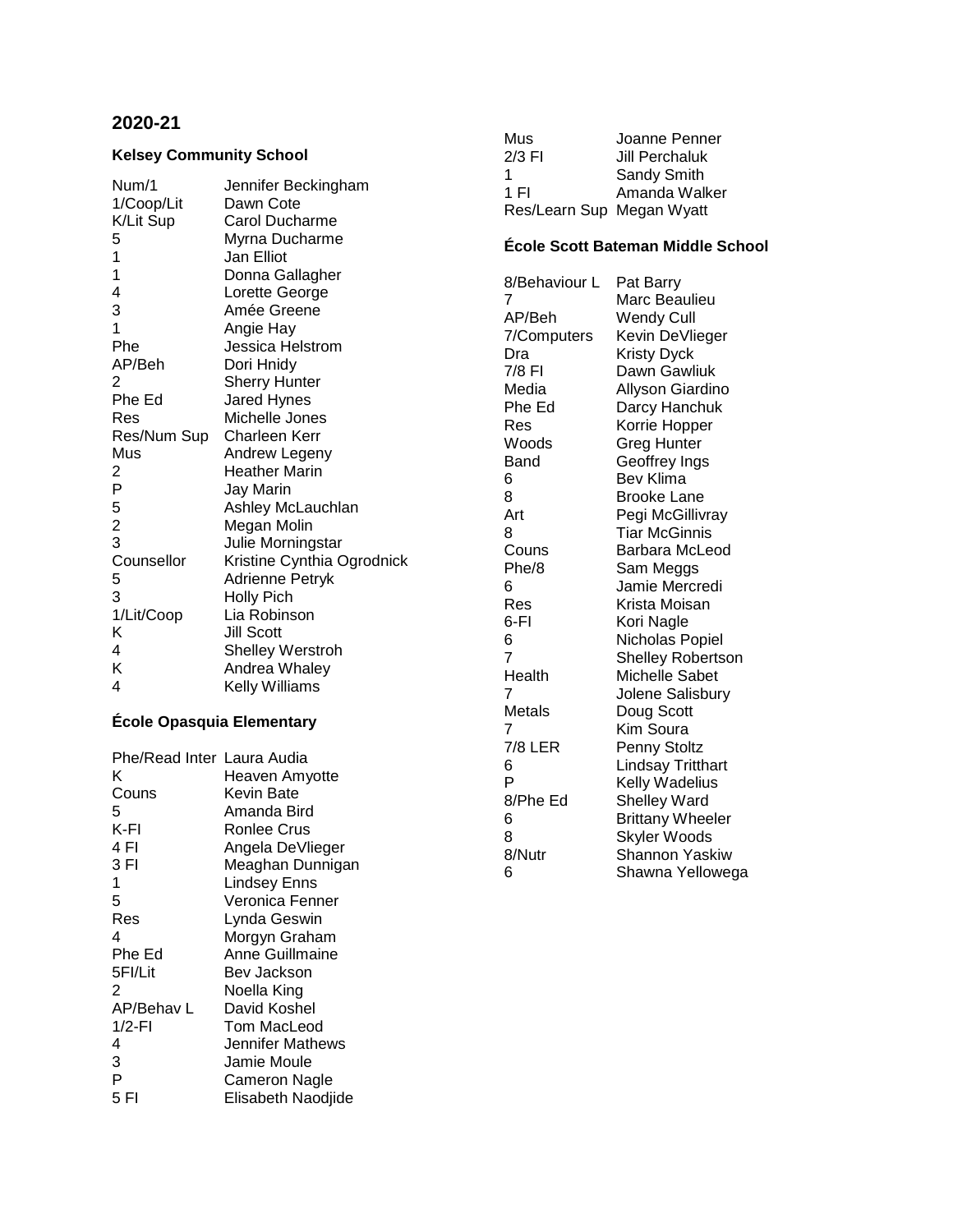## **2020-21 continued**

### **Margaret Barbour Collegiate Institute**

Christopher Afatsawo Angelika Bate Val Berscheid Lorna-Lee Breemersch Teresa de Hoop Jason Dunham Kristy Dyck Andrew Essen Anna Fan Bryan Foley Allison Giardino Lisa Gibb Heather Gibson Merrilee Hamilton Annie Haukaas Sherri Helstrom Lisa Holbert Greg Hunter Kathy Johnson AP Trevor Lane Heather Marlow P Kathi McConnell-Hore Pegi McGillivray Donald McKay Vince Ogrodnick Michelle Sabot Brankica Saracevic-Lucic Adrianna Sawchyn Doug Scott Beth Whyte

## **Kelsey Adult Learning Centre**

Melanie Cote Scott Donovan P Tara Manych Linda Markus Gordon Patton

#### **Mary Duncan School**

Christine Bell Erin Crakewich Ginny Haggstrom P Louise Loewen (to Dec) P Marcia Novo (from Dec) Roger Prokopow Jennifer Zolinski

### **Kelsey School Division**

Superintendent/Sec-T Selena Mell<br>Social Worker Britney Curran Social Worker Social Worker Emma Halpin Psychologist Marina Vinnik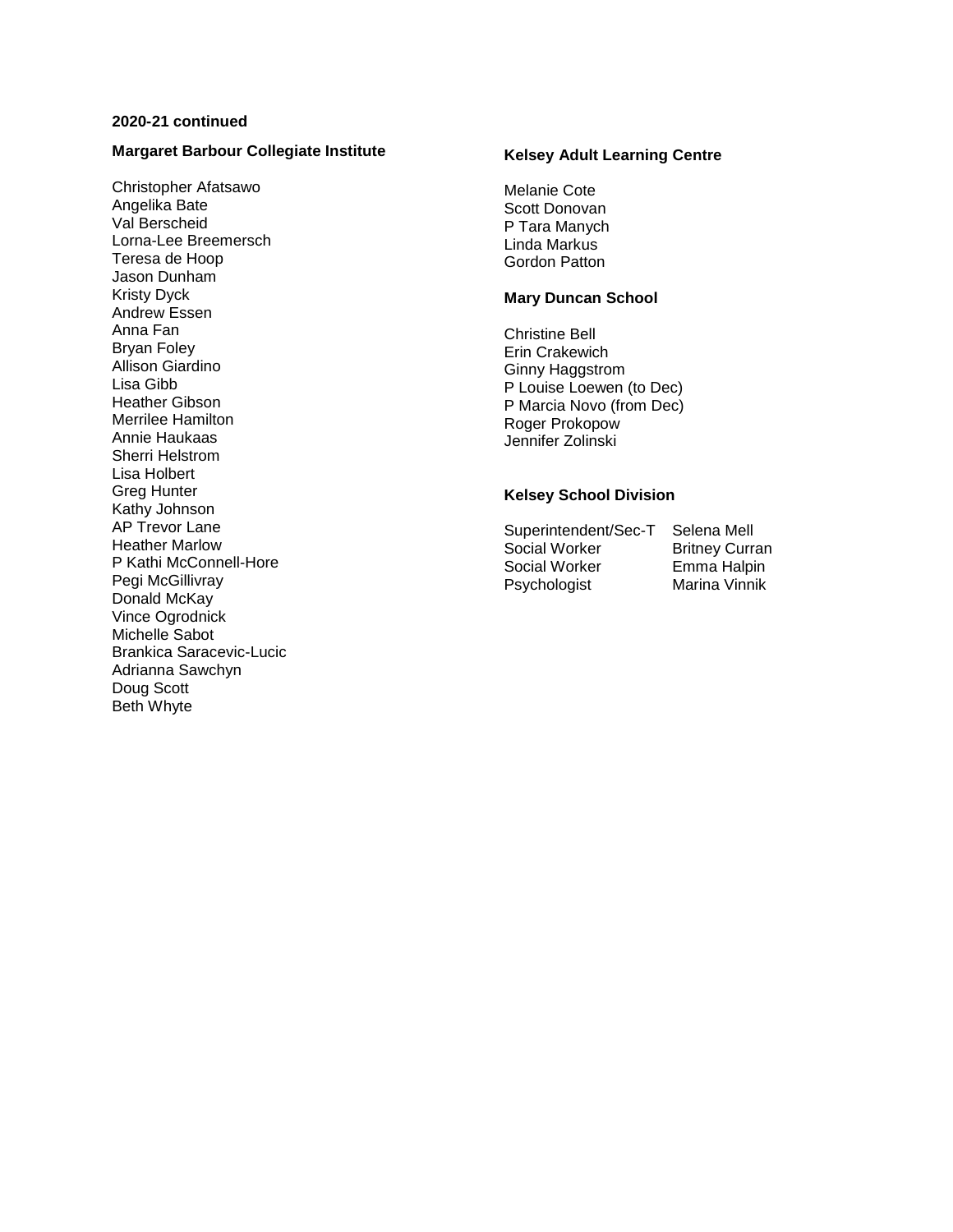#### **202 1 - 2 2**

## **Kelsey Community School**

| Kevin Bate              |
|-------------------------|
| Jennifer Beckingham     |
| Dawn Cote               |
| Carol Ducharme          |
| Myrna Ducharme          |
| Jan Elliot              |
| Donna Gallagher         |
| Samantha Gardino        |
| Angie Hay               |
| Jessica Helstrom        |
| Dori Hnidy              |
| <b>Sherry Hunter</b>    |
| Jared Hynes             |
| Michelle Jones          |
| Charleen Kerr           |
| Andrew Legeny           |
| <b>Heather Marin</b>    |
| Jay Marin               |
| Ashley McLauchlan       |
| Megan Molin             |
| Julie Morningstar       |
| <b>Adrienne Petryk</b>  |
| <b>Jill Scott</b>       |
| <b>Shelley Werstroh</b> |
| Andrea Whaley           |
|                         |

# **École Opasquia Elementary**

| κ            | Heaven Amyotte          |
|--------------|-------------------------|
| Couns        | Kevin Bate              |
| 5            | Amanda Bird             |
| K-FI         | <b>Ronlee Crus</b>      |
| 4 FI         | Angela DeVlieger        |
| 3/4 FI       | Meaghan Dunnigan        |
| 5/Phe        | Lindsey Enns            |
| 5            | Veronica Fenner         |
| Res          | Lynda Geswin            |
| 4            | Morgyn Graham           |
| Phe Ed/FI    | <b>Anne Guillmaine</b>  |
| 4 FI/Lit     | Bev Jackson             |
| $1/2$ FI     | <b>Stacey Kemmesies</b> |
| 2            | Noella King             |
| Learn Sup    | Jennifer Mathews        |
| AP/Learn Sup | Krista Moisan           |
| 3            | Jamie Moule             |
| P            | Cameron Nagle           |
| 5FI          | Elisabeth Naodjide      |
| Mus          | Joanne Penner           |
| 2/3 FI       | Jill Perchaluk          |
| S            | Meridith Truong         |
| 1            | Sandy Smith             |

| <b>Res</b>                | Amanda Walker |
|---------------------------|---------------|
| Res/Learn Sup Megan Wyatt |               |

# **École Scott Bateman Middle School**

| Media          | Laura Audia              |
|----------------|--------------------------|
| 8/Behaviour L  | Pat Barry                |
| 7/Computers    | Ginny Haggstrom          |
| Phe Ed         | Darcy Hanchuk            |
| 8              | <b>Skyler Harrison</b>   |
| Res            | Korrie Hopper            |
| Woods          | Greg Hunter              |
| Band           | Geoffrey Ings            |
| 6              | Bev Klima                |
| AP/Behavior L  | Dave Koshel              |
| 6              | Robyn Koshowski          |
| 8              | <b>Brooke Lane</b>       |
| 7/8 FI         | Tom MacLeod              |
| Art            | Pegi McGillivray         |
| 8              | Tiar McGinnis            |
| Couns          | Barbara McLeod           |
| Phe/7          | Sam Meggs                |
| 6              | Jamie Mercredi           |
| 6-FI           | Kori Nagle               |
| 6              | Nicholas Popiel          |
| $\overline{7}$ | <b>Shelley Robertson</b> |
| $\overline{7}$ | Jolene Salisbury         |
| 6              | Georgie Shepherd         |
| 7/8 Learn Sup  | Amanda Schultz           |
| Metals         | Doug Scott               |
| 7              | Kim Soura                |
| 6              | Lindsay Tritthart        |
| P              | Kelly Wadelius           |
| Phe Ed         | Shelley Ward             |
| Res            | <b>Brittany Wheeler</b>  |
| 8/Nutr         | Shannon Yaskiw           |
| 7              | Shawna Yellowega         |